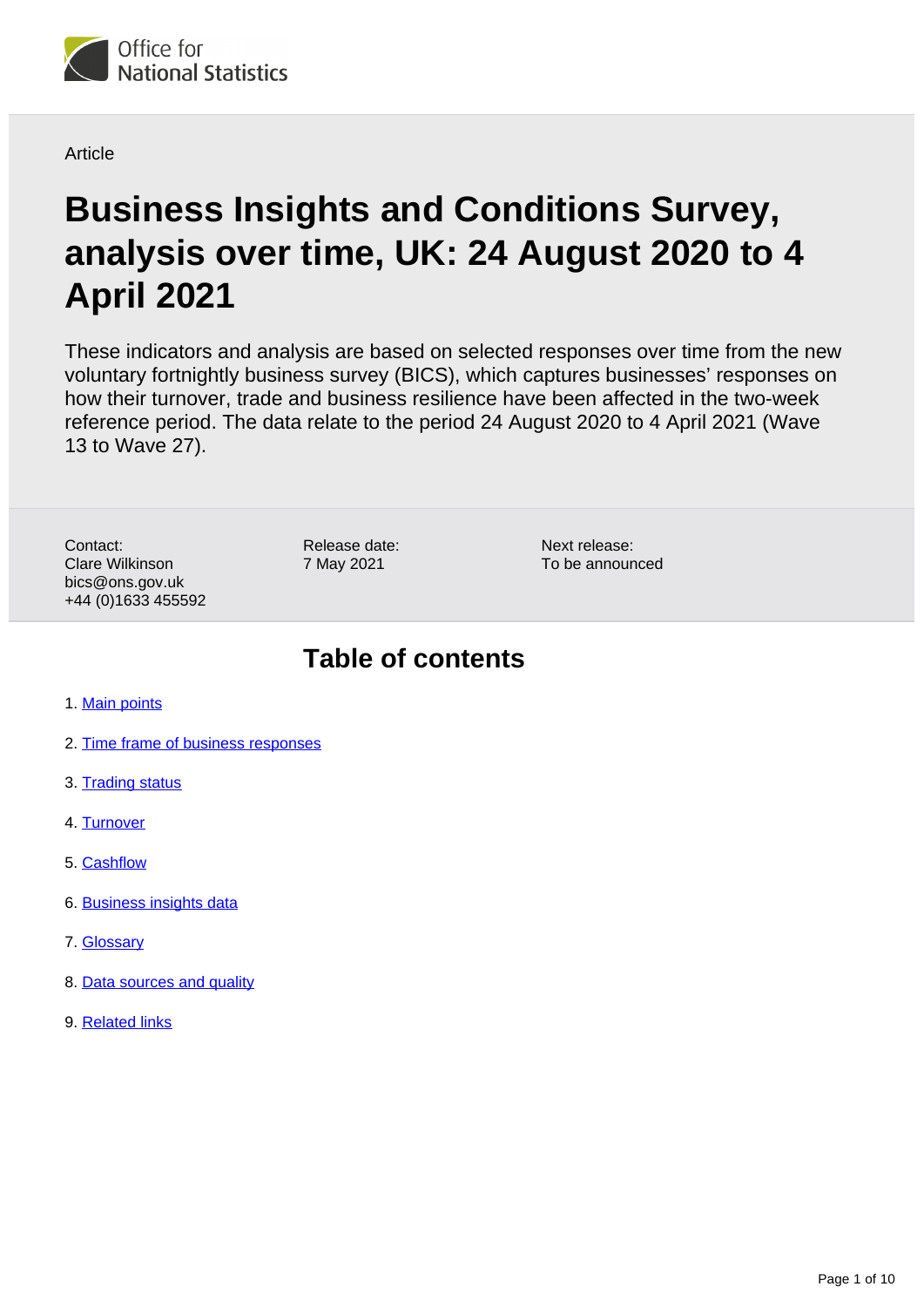# <span id="page-1-0"></span>**1 . Main points**

- The panel of businesses used in this analysis responded to every wave of the Business Insights and [Conditions Survey](https://www.ons.gov.uk/businessindustryandtrade/business/businessservices/bulletins/businessinsightsandimpactontheukeconomy/25march2021) (BICS) over an eight-month period (August 2020 to April 2021); this article assesses whether longitudinal analysis can provide additional insight to the regular fortnightly analyses.
- Three measures of business health were used: trading status, turnover and cash reserves.
- Trading status changes little over time because these businesses are larger and more active than average.
- Turnover compared with normal expectations provides more insights of change, with businesses predominately moving between turnover having decreased and not being affected; the period from end of October 2020 to early December 2020 had the largest change, as businesses moved to report normal or lower than average turnover.
- Businesses reported general consistency in levels of cash reserves, with no clear shift to reporting reduced cash reserves, likely because of, in part, the availability of loans and grants.

### <span id="page-1-1"></span>**2 . Time frame of business responses**

The responses of businesses that responded in every wave over time between Waves 13 and 27 of the Business Insights and Conditions Survey (BICS) are used in this analysis. This time frame was selected as it spans a period covering minimal coronavirus (COVID-19) restrictions up to the third coronavirus lockdown.

Waves 13 to 27 can be categorised in the following terms:

- 1. Phase 1: Waves 13 to 16 (24 August to 1 November 2020) the majority of coronavirus restrictions had eased, across the UK
- 2. Phase 2: Waves 17 to 20 (19 October to 23 December 2020) variable coronavirus restrictions with tier systems and localised or national lockdowns
- 3. Phase 3: Waves 21 to 27 (14 December 2020 to 4 April 2021) the UK was in its third national lockdown. Note we restrict comparison to Waves 24 to 27 for all analysis

Some dates overlap as businesses were asked for their trading and cash reserves status at the point of questionnaire completion, and for their turnover status for the two weeks prior to the collection period (Table 1).

There were 999 businesses that responded to every wave from Wave 13 to 27 (this represents approximately 4% of all responding businesses to BICS between those waves). There is a greater proportion of larger businesses (greater than 250 employees), as they are sampled every wave, whereas smaller businesses (lower than 250 employees) may be rotated in and out. This means that this panel of 999 businesses will not reflect the wider BICS sample, but is valuable for longitudinal analysis because the profile of businesses is consistent over time. Further information of industry and workforce size breakdown can be found in Tables 2 and 3 in [Section 8](https://www.ons.gov.uk/businessindustryandtrade/business/businessservices/articles/insightsofthebusinessimpactofcoronaviruscovid19survey/24august2020to4april2021#related-links). Further information about the full BICS survey is available in the [Business Insights and Impacts on the UK economy](https://www.ons.gov.uk/businessindustryandtrade/business/businessservices/bulletins/businessinsightsandimpactontheukeconomy/25march2021) bulletin.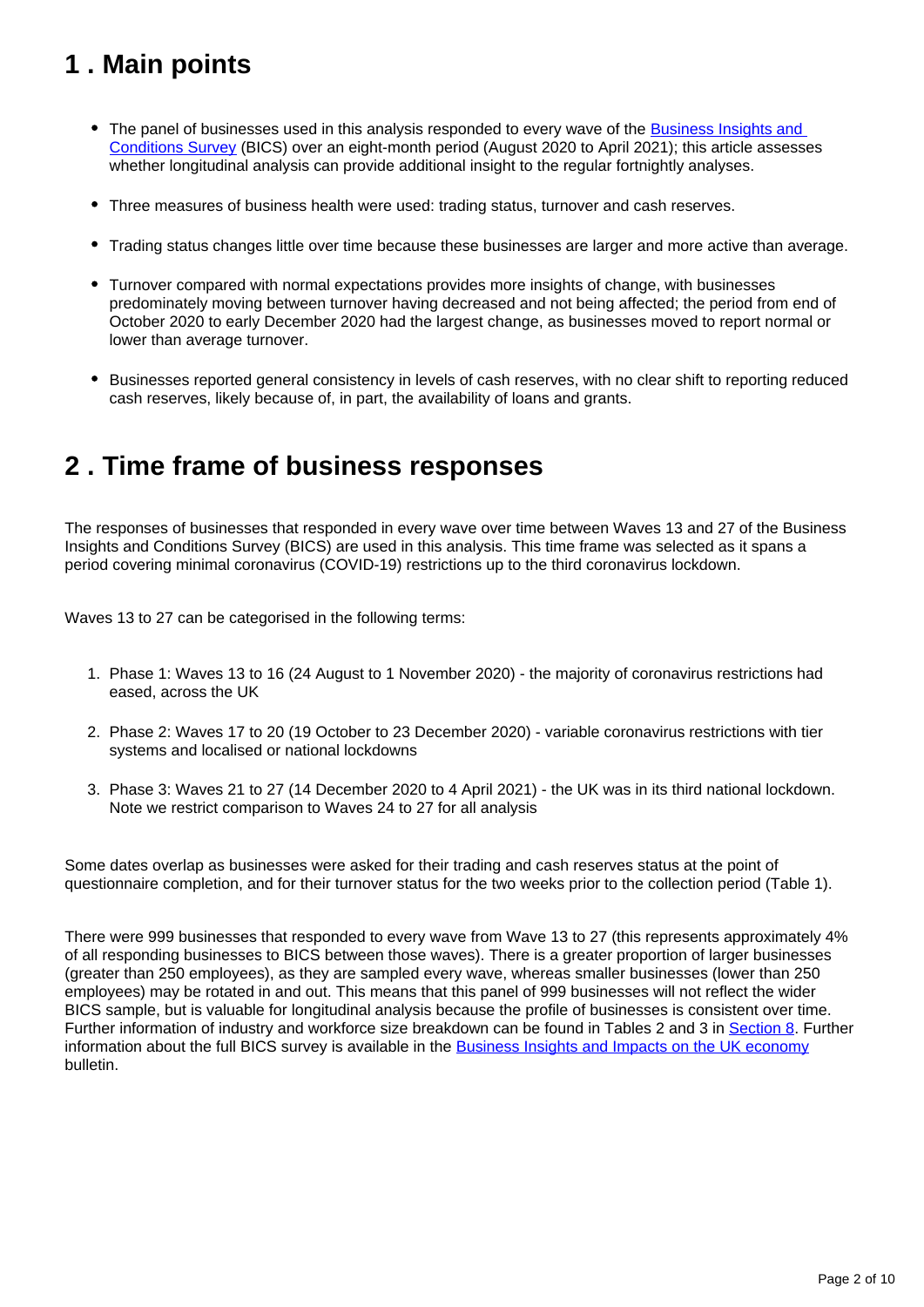#### **More about coronavirus**

- Find the latest on [coronavirus \(COVID-19\) in the UK.](https://www.ons.gov.uk/peoplepopulationandcommunity/healthandsocialcare/conditionsanddiseases)
- [Explore the latest coronavirus data](https://www.ons.gov.uk/peoplepopulationandcommunity/healthandsocialcare/conditionsanddiseases/articles/coronaviruscovid19/latestinsights) from the ONS and other sources.
- All ONS analysis, summarised in our [coronavirus roundup.](https://www.ons.gov.uk/peoplepopulationandcommunity/healthandsocialcare/conditionsanddiseases/articles/coronaviruscovid19roundup/latest)
- View [all coronavirus data](https://www.ons.gov.uk/peoplepopulationandcommunity/healthandsocialcare/conditionsanddiseases/datalist).
- Find out how we are [working safely in our studies and surveys.](https://www.ons.gov.uk/news/statementsandletters/ensuringyoursafetyduringcovid19)

## <span id="page-2-0"></span>**3 . Trading status**

Of the panel of 999 businesses, 90% reported continuing to trade in every wave, while 10% reported they had temporarily closed or paused trading during at least one wave in this eight-month period.

Comparing businesses across the four-wave time-periods, 98% of this panel of businesses were continuously trading in Phase 1. This declined to 93% of businesses continuously trading in Phase 2, during a period of variable restrictions across the UK (tier systems and lockdowns), although trading did increase in Waves 19 and 20 (before Christmas). The proportion then stabilised, at 92%, in Phase 3, when the whole of the UK entered or remained in a third national lockdown.

Figure 1 shows how the estimates of businesses responding to every survey wave included in this analysis compare with the weighted percentage of all businesses in the BICS analysis.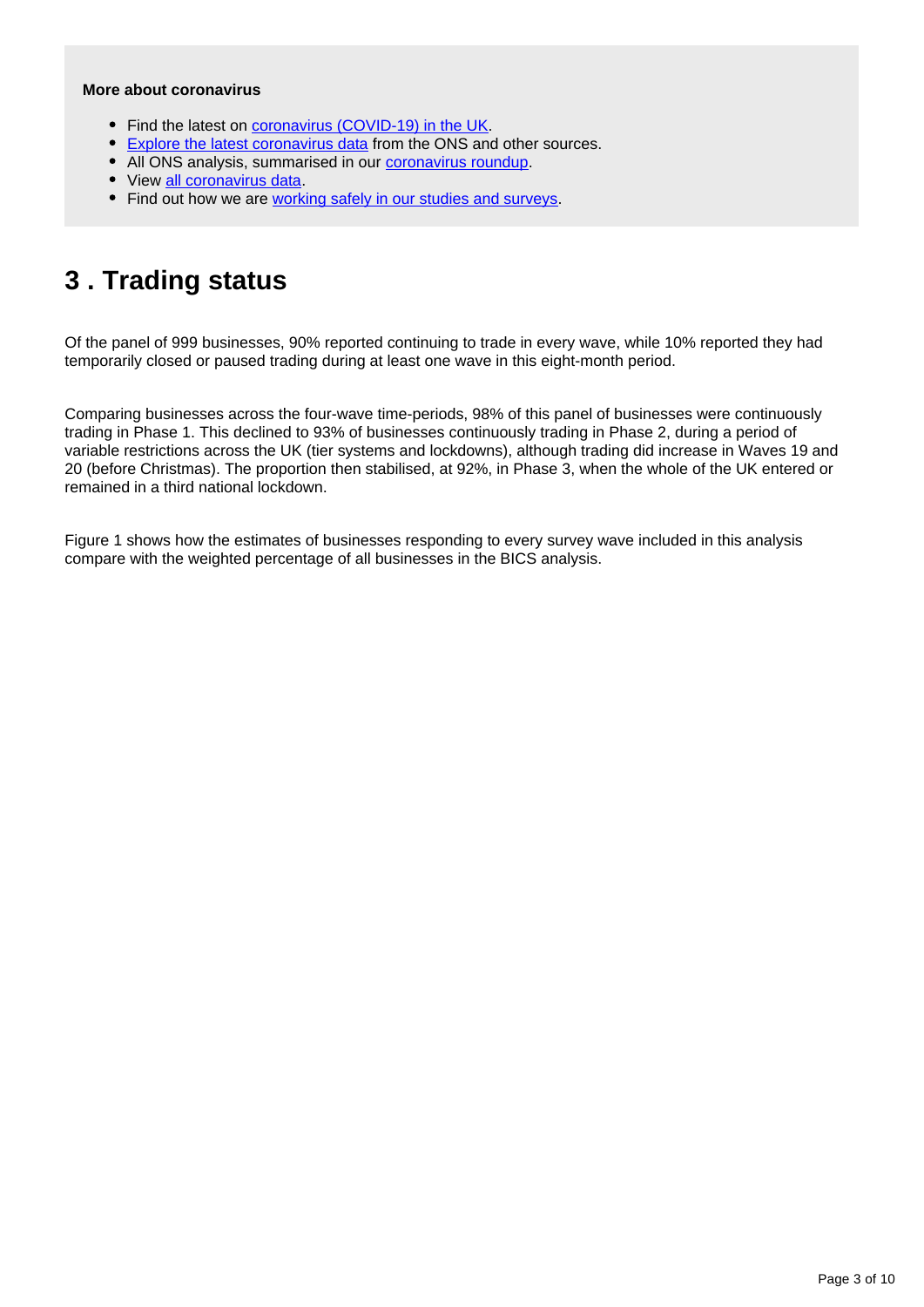#### **Figure 1: Consistently responding businesses are more likely to be trading than all businesses in the Business Insights and Conditions Survey**

**Percentage of responding businesses, and all businesses in the panel of businesses currently trading, broken down by waves, unweighted and weighted, UK, 7 September 2020 to 4 April 2021**

### Figure 1: Consistently responding businesses are more likely to be trading than all businesses in the Business Insights and **Conditions Survey**

Percentage of responding businesses, and all businesses in the panel of businesses currently trading, broken down by wayes, unweighted and weighted, UK, 7 September 2020 to 4 April 2021



#### **Source: Office for National Statistics – Business Insights and of Conditions Survey (BICS)**

#### **Notes:**

- 1. Final unweighted and weighted results of Waves 13 to 27 of the Office for National Statistics' (ONS) Business Insights and Conditions Survey (BICS) panel. (n=999). A detailed description of the weighting methodology is available in the [Business Impact of Coronavirus \(COVID-19\) Survey: preliminary weighted](https://www.ons.gov.uk/businessindustryandtrade/business/businessservices/articles/businessimpactofcoronaviruscovid19survey/preliminaryweightedresults)  [results](https://www.ons.gov.uk/businessindustryandtrade/business/businessservices/articles/businessimpactofcoronaviruscovid19survey/preliminaryweightedresults).
- 2. Waves will not sum to 100% as only currently trading businesses are displayed.
- 3. For presentational purposes, currently trading categories have been combined.
- 4. Data are plotted in the middle of the two-week period of each wave.

The businesses that responded to every survey wave between Waves 13 to 27 had a consistently higher proportion (on average 17 percentage points) currently trading compared with the weighted estimates of all businesses in the BICS. Tables 2 and 3 (see [Section 8\)](https://www.ons.gov.uk/businessindustryandtrade/business/businessservices/articles/insightsofthebusinessimpactofcoronaviruscovid19survey/24august2020to4april2021#data-sources-and-quality) show that while the profile of these businesses is skewed towards larger companies, it is not skewed towards particular industries, suggesting that the size of business impacts trading status.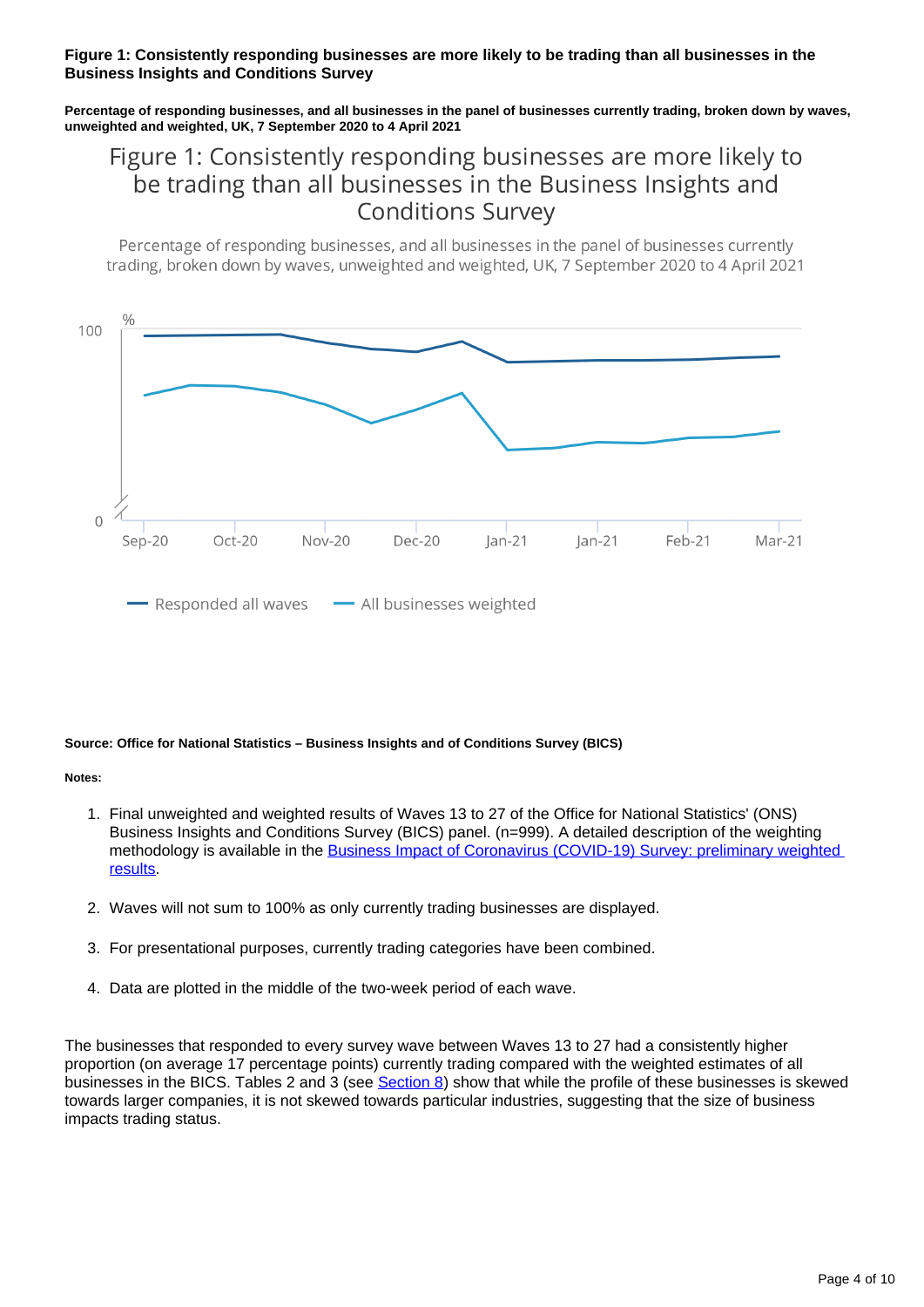# <span id="page-4-0"></span>**4 . Turnover**

Businesses were asked how their turnover compared with normal expectations for this time of year, for the reference period of the survey. Figure 2 is an interactive diagram that shows the flows of businesses that responded to each option for each wave combination.

#### **Figure 2: The proportion of businesses that were trading and reported turnover as unaffected remained stable between August 2020 to March 2021**

**Percentage of responding businesses currently trading, broken down by waves, unweighted, UK, 24 August 2020 to 21 March 2021**

#### **Notes**

- 1. Final unweighted results of Waves 13 to 16 and 18 to 27 of the Office for National Statistics' (ONS) Business Insights and Conditions Survey (BICS) panel (n=903). Data for Wave 17 are excluded, as routing resulted in only a small percentage of businesses answering this question.
- 2. Businesses had to respond that they were currently trading in Waves 13 to 16 and in Waves 18 to 27, to be included in this figure. This equates to 903 businesses that responded out of the total 999.

In Phase 1, 30% of businesses consistently reported lower turnover than normal. This increased to 35% in Phase 2, and decreased slightly to 34% in Phase 3.

However, only 16% of the panel businesses have reported lower turnover than normal in every wave, highlighting that it has been possible to trade at similar levels compared with what is expected despite varying restrictions. Conversely, only 1% of the panel of businesses consistently reported higher turnover compared with normal expectations, 18% responded that their turnover had not been affected and 3% reported that they were not sure, in every wave from Wave 13 to 27.

The remaining 62% of businesses changed their response at some stage between the categories of turnover "having increased", "not being affected", "having decreased" and "'not sure". Businesses predominately moved between turnover having decreased, and not being affected. Businesses mainly reported normal or lower than average turnover between the end of October to early December 2020, when coronavirus regulations were variable throughout the UK.

# <span id="page-4-1"></span>**5 . Cashflow**

Many businesses have reported cash flow issues during the coronavirus (COVID-19) pandemic, reflecting the adverse impact it has had on their turnover. By tracking this panel of businesses' cash reserve responses over time, we can highlight businesses' confidence in their own survival during different stages of the pandemic.

#### **Figure 3: 3 in 10 of this panel of businesses have reported more than six months' cash reserves across all waves from Wave 13 to 27**

**Percentage of responding businesses that have not permanently ceased trading, broken down by waves, UK, 7 September 2020 to 4 April 2021**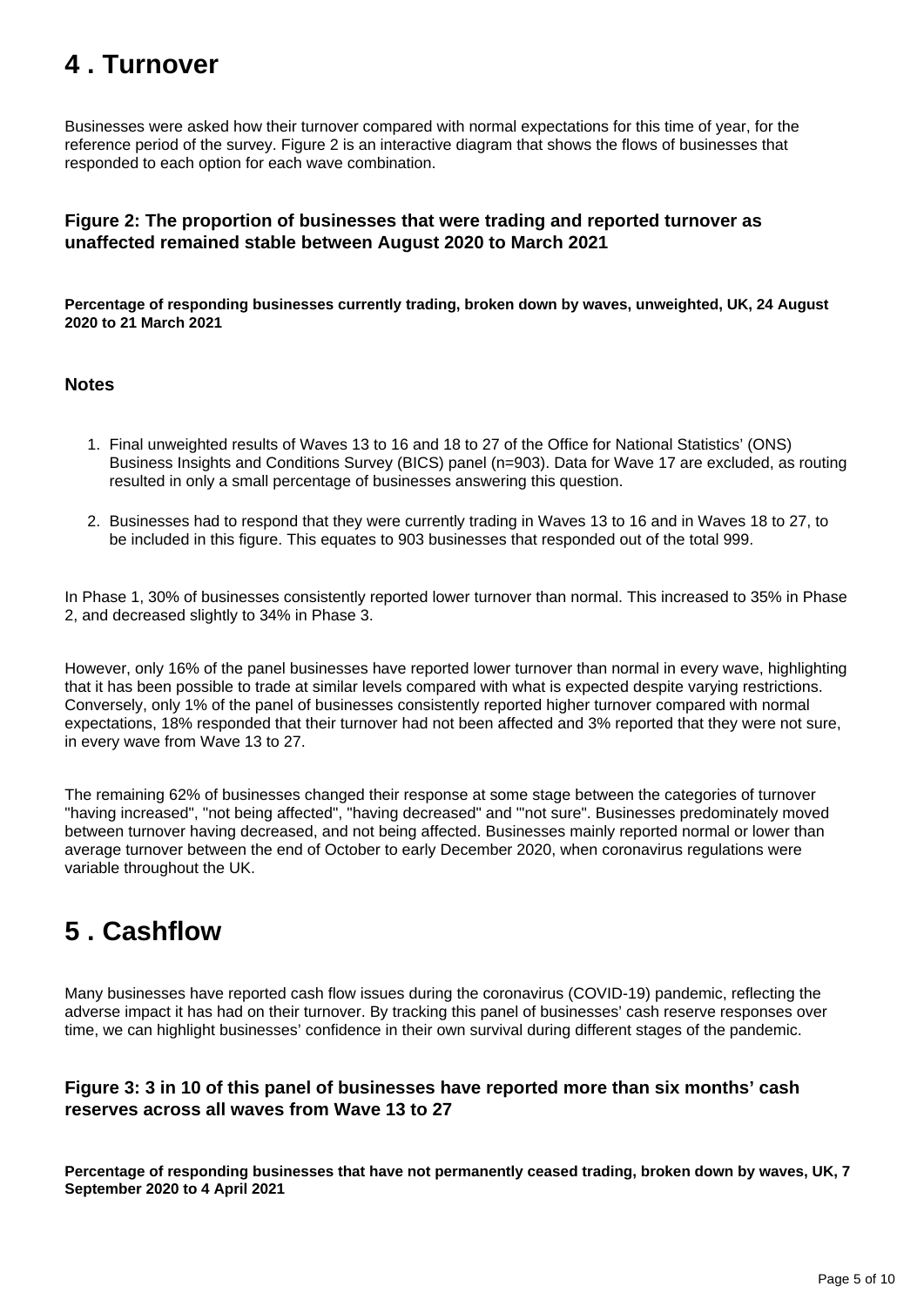#### **Notes**

1. Final unweighted results of Waves 13 to 27 of the office for National Statistics' (ONS) Business Insights and Conditions Survey (BICS) panel. (n = 997)

2. Businesses had to respond that they were not permanently ceased trading in Waves 13 and 27 to be included in this figure.

Of this panel of 999 businesses, 31% consistently reported having more than six months' cash reserves, 30% consistently had no or less than six months' reserves, and a further 12% consistently reported "Not sure" in every wave from Waves 13 to 27.

The remaining 27% have changed their assessment of their cash flow, with an equal balance in the direction of change.

Comparing businesses across the phases, 36% of this panel of businesses consistently reported no or less than six months' cash reserves in Phase 1 when coronavirus restrictions had eased. Of these 36% of businesses, 89% continued to have consistently no or less than six months' cash reserves, while 3% had more than six months' cash reserves in Phase 3.

This stability in cash reserves may be explained by businesses using loans and grants offered to businesses to help support them through the coronavirus pandemic, or by changing the workforce.

For example, 25% of the panel of businesses have received a government-backed loan or finance agreement at some point during the coronavirus pandemic from Waves 18 (when the question was introduced) to 27.

Since Wave 20 (December 2020), businesses were asked if they expected to make any workforce redundant in the next three months. Responses suggested uncertainty over staff retention even among these more stable businesses. One in six businesses in this panel responded that they expected to make some of their workforce redundant in the next three months in one or more waves between Waves 20 to 27. A further 40% stated "Not sure" either consistently or in some waves, and only 44% of the business panel consistently responded that they expected no redundancies.

# <span id="page-5-0"></span>**6 . Business insights data**

#### [Business insights, analysis over time, UK](https://www.ons.gov.uk/businessindustryandtrade/business/businessservices/datasets/businessinsightsanalysisovertimeuk)

Dataset | Released 7 May 2021

Unweighted estimates of a panel of 999 businesses that responded to every survey wave (Wave 13 to Wave 27) from the voluntary fortnightly business survey (BICS), which captures businesses responses on how their turnover, trade and business resilience have been affected in the two-week reference period. These data relate to the period 24 August 2020 to 4 April 2021.

#### [Business insights and impact on the UK economy](https://www.ons.gov.uk/economy/economicoutputandproductivity/output/datasets/businessinsightsandimpactontheukeconomy)

#### Dataset | Released 6 May 2021

Weighted estimates from the voluntary fortnightly business survey (BICS) about financial performance, workforce, prices, trade, and business resilience.

# <span id="page-5-1"></span>**7 . Glossary**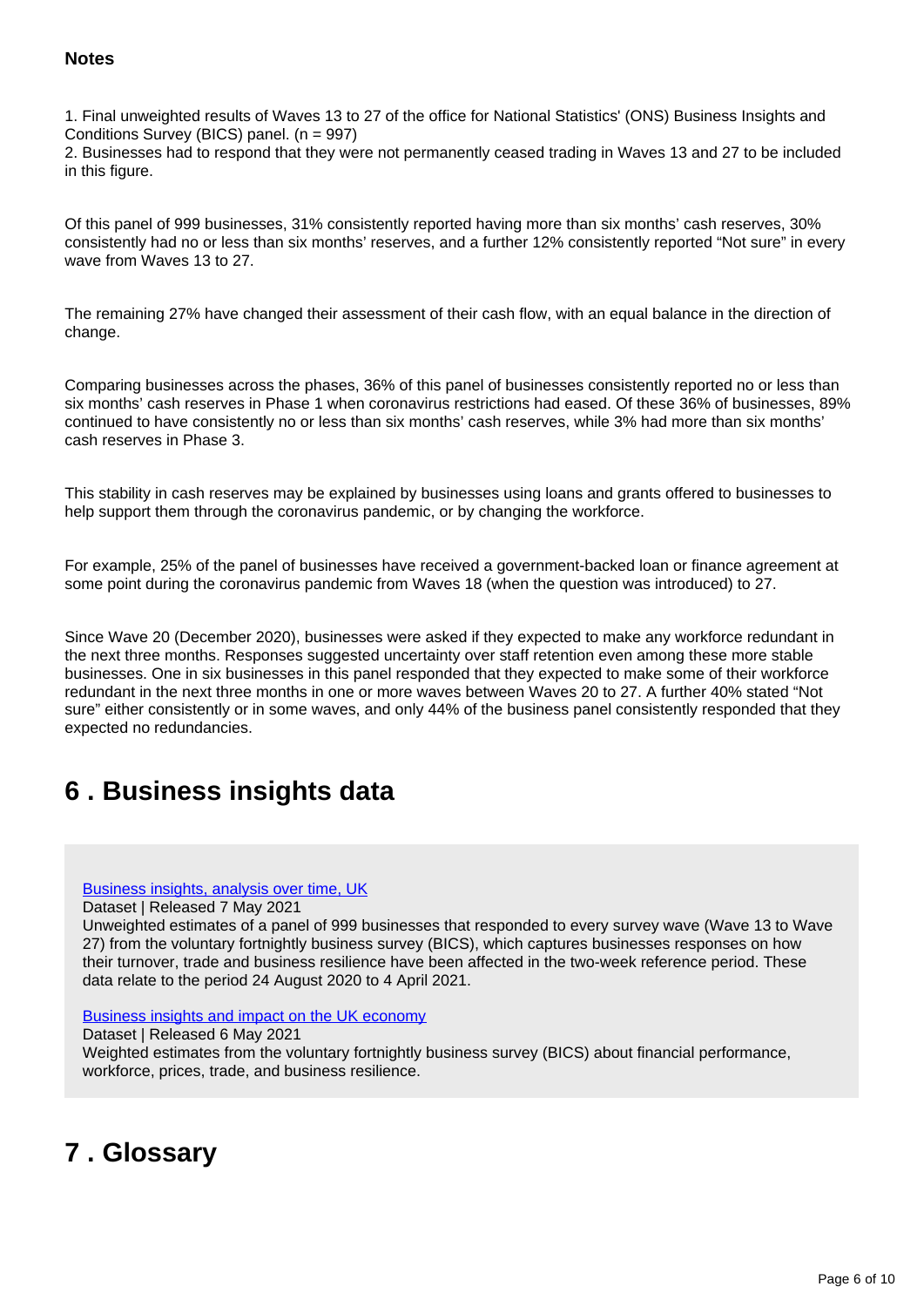### **Coronavirus**

Coronaviruses are a family of viruses that cause disease in people and animals. They can cause the common cold or more severe diseases, such as COVID-19.

### **COVID-19**

COVID-19 is the name used to refer to the disease caused by the SARS-CoV-2 virus, which is a type of coronavirus. The Office for National Statistics (ONS) takes COVID-19 to mean presence of SARS-CoV-2 with or without symptoms.

### <span id="page-6-0"></span>**8 . Data sources and quality**

The Business Insights and Conditions Survey (BICS) is voluntary and the results are [experimental](https://www.ons.gov.uk/methodology/methodologytopicsandstatisticalconcepts/guidetoexperimentalstatistics). They are based on responses from the voluntary fortnightly BICS, which captures businesses' views on financial performance, workforce, prices, trade, and business resilience. The survey was designed to give a timelier estimate than other surveys.

### **Comparison of waves**

A detailed description of the weighting methodology and its differences to unweighted estimates across waves can be found in [Business Impact of Coronavirus \(COVID-19\) Survey: preliminary weighted results.](https://www.ons.gov.uk/businessindustryandtrade/business/businessservices/articles/businessimpactofcoronaviruscovid19survey/preliminaryweightedresults)

The production of weighted BICS estimates will allow for comparisons between waves, as any imbalances caused by non-responding and non-sampled businesses are corrected. This means that weighted estimates in every wave represent the experiences of all businesses rather than just those that have responded.

Comparison of unweighted estimates between waves should be treated with caution because of the voluntary nature of the survey, the differences in response rates, and dependency on those businesses that only responded in particular waves.

This analysis defined a panel of 999 businesses that responded to every wave of the BICS between Waves 13 and 27. The tables below (Tables 1 to 3) provide the wave dates, sample size, response rates and comparisons by industry and sizeband of how this panel of consistently responding businesses compares to a typical profile of responding businesses to BICS.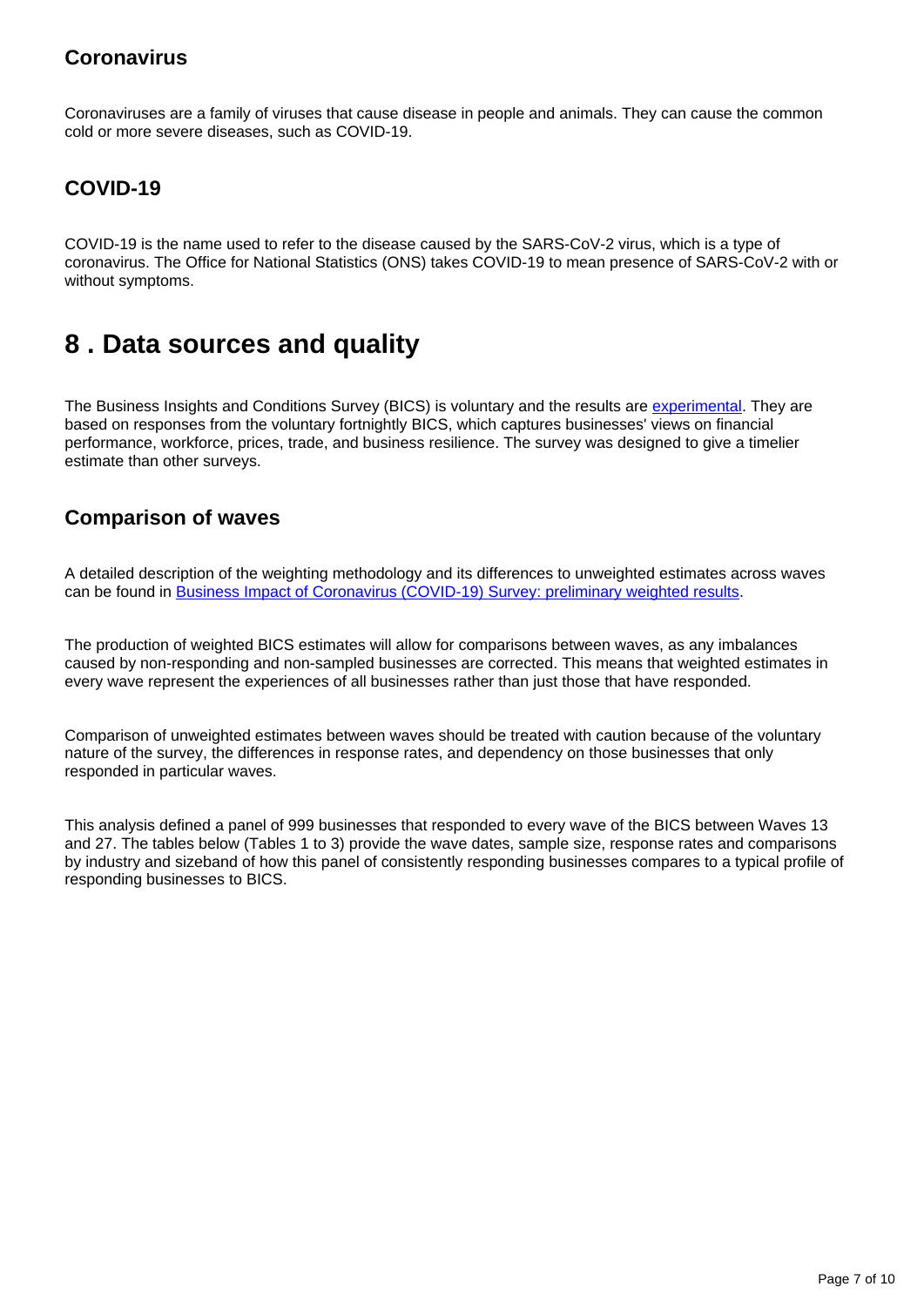Table 1: Total samples and response rates for each wave of the Business Insights and Conditions Survey

| Wave                                         |        | Sample Response Rate |       |
|----------------------------------------------|--------|----------------------|-------|
| 24 September 2020 Publication Wave 13 23,900 |        | 5,998                | 25.1% |
| 8 October 2020 Publication Wave 14           | 23,912 | 5,522                | 23.1% |
| 22 October 2020 Publication Wave 15          | 24,353 | 5,970                | 24.5% |
| 5 November 2020 Publication Wave 16          | 24,315 | 5,755                | 23.7% |
| 19 November 2020 Publication Wave 17         | 38,760 | 10,377               | 26.8% |
| 3 December 2020 Publication Wave 18          | 38,734 | 10,688               | 27.6% |
| 17 December 2020 Publication Wave 19         | 38,760 | 10,065               | 26.0% |
| 7 January 2021 Publication Wave 20           | 39,268 | 9,389                | 23.9% |
| 14 January 2021 Publication Wave 21          | 38,967 | 8,764                | 22.5% |
| 28 January 2021 Publication Wave 22          | 38,831 | 10,325               | 26.6% |
| 11 February 2021 Publication Wave 23         | 39,418 | 10,008               | 25.4% |
| 25 February 2021 Publication Wave 24         | 39,278 | 10.351               | 26.4% |
| 11 March 2021 Publication Wave 25            | 39,068 | 9,905                | 25.4% |
| 25 March 2021 Publication Wave 26            | 38,977 | 10,734               | 27.5% |
| 8 April 2021 Publication Wave 27             | 38,929 | 10,066               | 25.9% |

Source: Office for National Statistics – Business Insights and Conditions Survey

#### **Notes**

1. The sample size has increased over the waves due to sample size boosts. These boosts have increased the number of businesses in different countries and regions.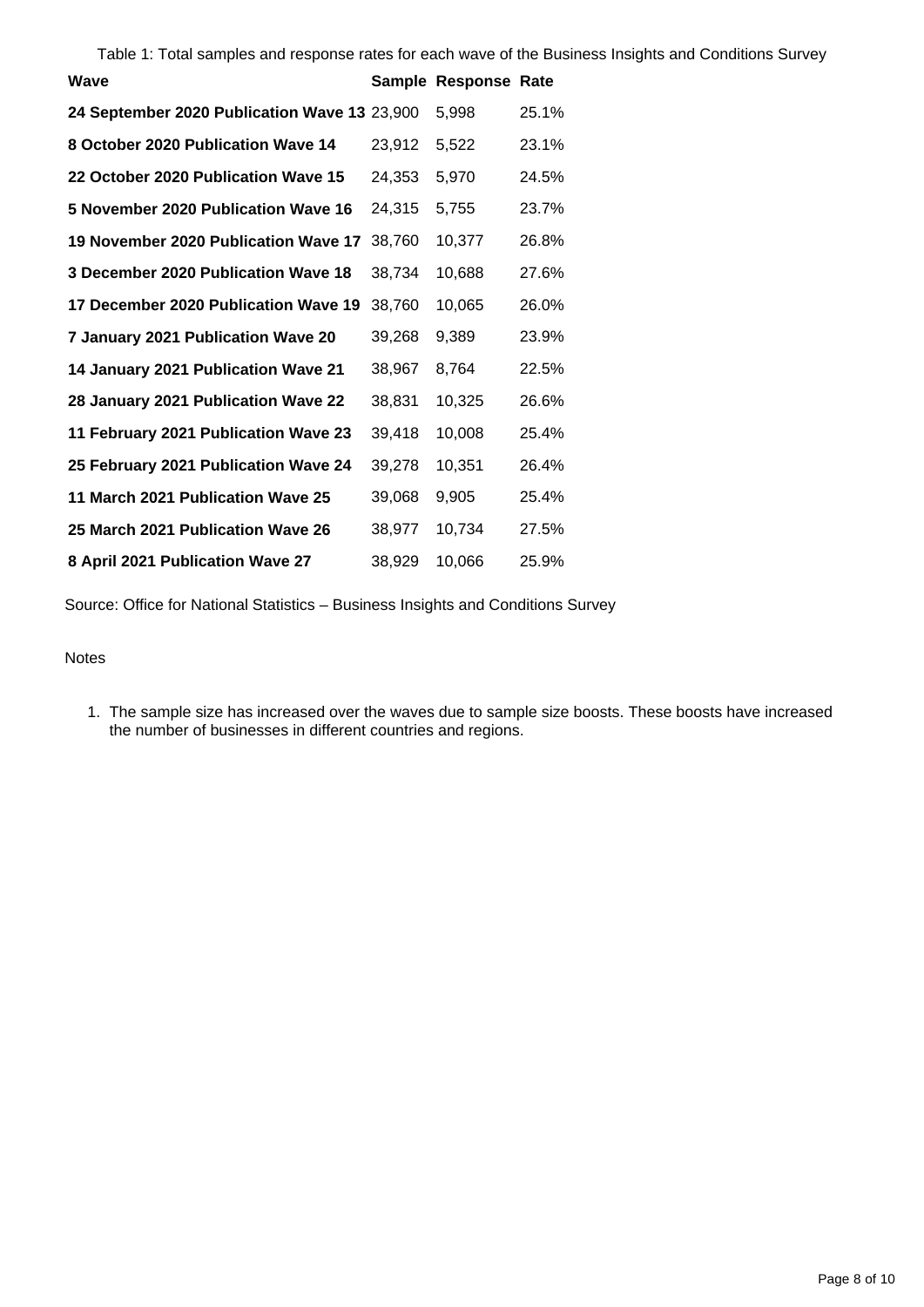Table 2: Number of common businesses that responded to the Business Insights and Conditions Survey (Waves 13 to 27), broken down by industry

| Percentage of<br>responding<br>Wave 27 of<br><b>BICS by</b><br>industry | Percentage<br>of consistently<br>responding businesses by<br>industry (Number) | Percentage of<br>consistently<br>responding<br>businesses<br>that are currently<br>trading by industry<br>(Number) |
|-------------------------------------------------------------------------|--------------------------------------------------------------------------------|--------------------------------------------------------------------------------------------------------------------|
| 16%                                                                     | 16% (161)                                                                      | 17% (156)                                                                                                          |
| 8%                                                                      | 7% (71)                                                                        | 7% (65)                                                                                                            |
| 17%                                                                     | 19% (188)                                                                      | 18% (167)                                                                                                          |
| 4%                                                                      | 4% (36)                                                                        | 4% (33)                                                                                                            |
| 10%                                                                     | 8% (79)                                                                        | 6% (51)                                                                                                            |
| 6%                                                                      | 6% (63)                                                                        | 7% (60)                                                                                                            |
| 15%                                                                     | 12% (122)                                                                      | 13% (121)                                                                                                          |
| 11%                                                                     | 12% (124)                                                                      | 13% (116)                                                                                                          |
| 3%                                                                      | 7% (68)                                                                        | 7% (66)                                                                                                            |
| 3%                                                                      | 3% (32)                                                                        | 4% (32)                                                                                                            |
| 4%                                                                      | $3\%$ (29)                                                                     | 1% (11)                                                                                                            |
| 10,066                                                                  | 999                                                                            | 903                                                                                                                |
|                                                                         |                                                                                | businesses in                                                                                                      |

Source: Office for National Statistics – Business Insights and Conditions Survey

Notes

- 1. Other service activities, Mining and quarrying, Real estate activities and Water supply, sewerage, waste management and remediation activities have been removed for disclosure purposes, but their totals are included in 'All industries'.
- 2. Columns will not sum to 100% as some industries have been removed.